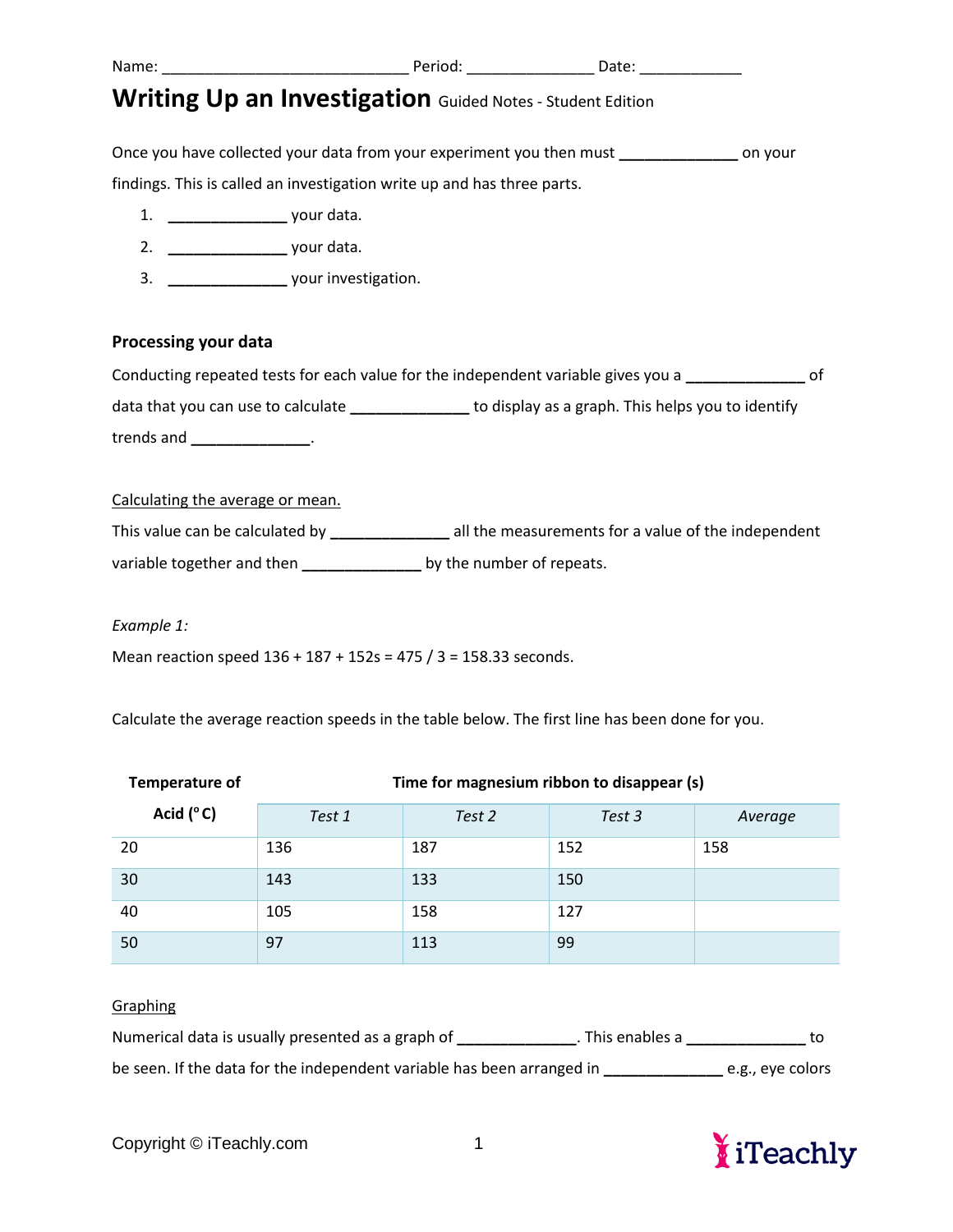Name: \_\_\_\_\_\_\_\_\_\_\_\_\_\_\_\_\_\_\_\_\_\_\_\_\_\_\_\_\_ Period: \_\_\_\_\_\_\_\_\_\_\_\_\_\_\_ Date: \_\_\_\_\_\_\_\_\_\_\_\_

# **Writing Up an Investigation** Guided Notes - Student Edition

of students, then a **\_\_\_\_\_\_ \_\_\_\_\_\_\_\_** can be used. If both the independent and dependent variables

have **\_\_\_\_\_\_\_\_\_\_\_\_\_\_** data, then a **\_\_\_\_\_\_ \_\_\_\_\_\_\_\_** is most appropriate.

| <b>Guidelines for Line Graphs</b> |    |                                                                                                   |  |  |  |
|-----------------------------------|----|---------------------------------------------------------------------------------------------------|--|--|--|
|                                   | 1. | Use ruled axes and graph paper.                                                                   |  |  |  |
|                                   | 2. | Place the independent variable on the horizontal axis and the dependent variable on the           |  |  |  |
|                                   |    | vertical axis.                                                                                    |  |  |  |
|                                   | 3. | Label each axis with the variable name and unit (if appropriate).                                 |  |  |  |
|                                   |    | 4. Select a suitable scale for each axis and then mark it evenly along each axis. Note: the scale |  |  |  |
|                                   |    | for each does not need to be identical.                                                           |  |  |  |
|                                   | 5. | Plot the data in pencil using small dots or crosses.                                              |  |  |  |
|                                   | 6. | Draw a smooth line through the points if the data shows a curve, or a line of best fit if the     |  |  |  |
|                                   |    | trend is a straight line.                                                                         |  |  |  |
|                                   | 7. | Add an appropriate title.                                                                         |  |  |  |

#### *Example 2:*

The data above is shown in the graph below.



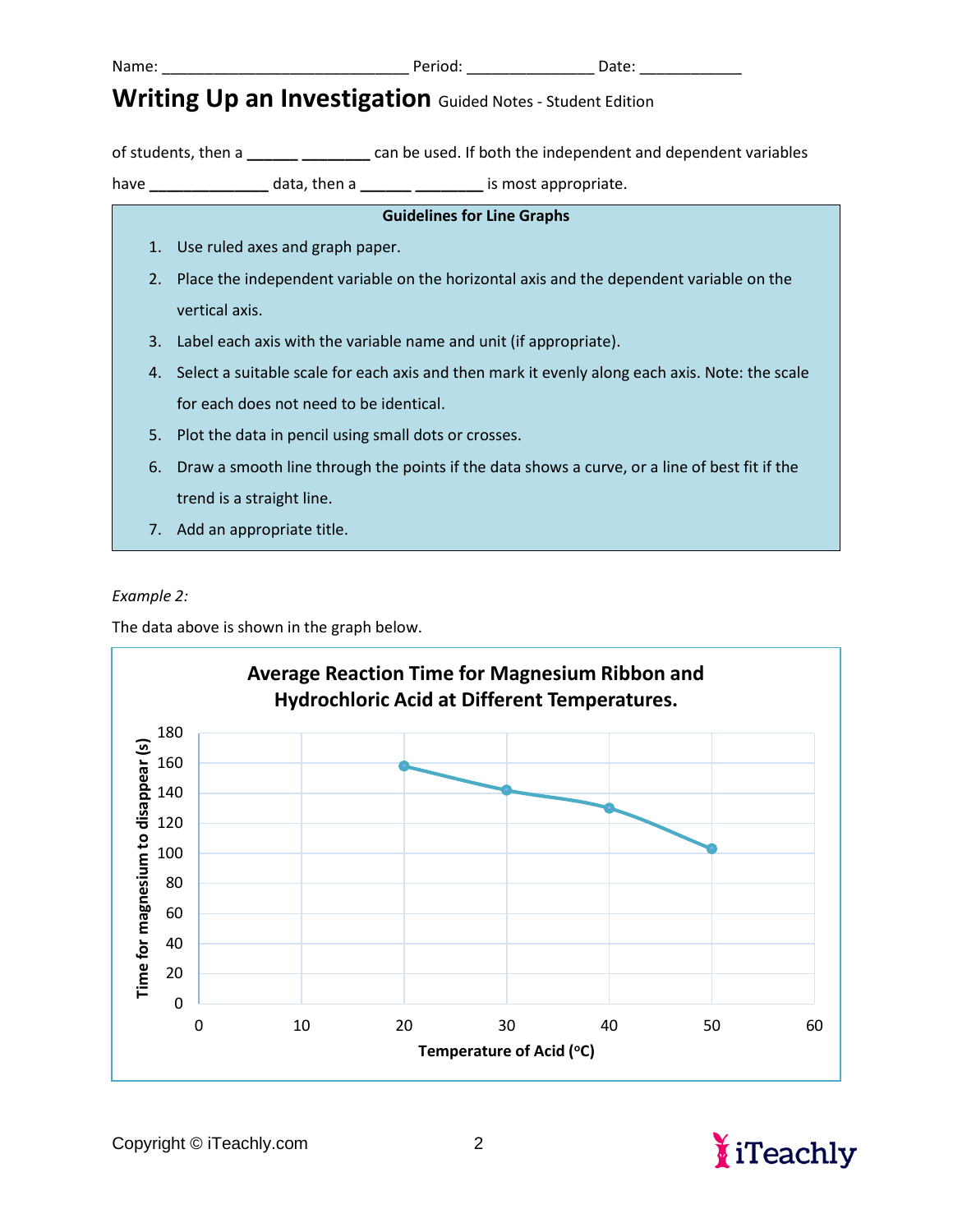Name: \_\_\_\_\_\_\_\_\_\_\_\_\_\_\_\_\_\_\_\_\_\_\_\_\_\_\_\_\_ Period: \_\_\_\_\_\_\_\_\_\_\_\_\_\_\_ Date: \_\_\_\_\_\_\_\_\_\_\_\_

## **Writing Up an Investigation** Guided Notes - Student Edition

# **Interpreting your data** Next, you will need to describe any **\_\_\_\_\_\_\_\_\_\_\_\_\_\_** or trends that can be seen in your data. This can be done by deciding if the dependent variable **\_\_\_\_\_\_\_\_\_\_\_\_\_\_** or **\_\_\_\_\_\_\_\_\_\_\_\_\_\_** as the independent variable is changed. If you have your independent variable grouped, then you may look at which is the most **\_\_\_\_\_\_\_\_\_\_\_\_\_\_** group e.g., which eye-color is the most common in your class? From here you can interpret what your trend means and form a **\_\_\_\_\_\_\_\_\_\_\_\_\_\_**. Conclusions: A conclusion is a **\_\_\_\_\_\_\_\_\_\_\_\_\_\_** of the inferences that have been made based on what you have **\_\_\_\_\_\_\_\_\_\_\_\_\_\_** in your data. It must: • Relate back to the **\_\_\_\_\_\_\_\_\_\_\_\_\_\_** for your investigation. • Include the **\_\_\_\_\_\_\_\_\_\_\_\_\_\_** and **\_\_\_\_\_\_\_\_\_\_\_\_\_\_** variables.

#### *Example 3:*

For the data table and graph used in examples 1 and 2, the conclusion would be:

#### **Evaluating your investigation**

The final step to your investigation is to discuss the limitations and **\_\_\_\_\_\_\_\_\_\_\_\_\_\_** of your experiment. This may include:

**\_\_\_\_\_\_\_\_\_\_\_\_\_\_\_\_\_\_\_\_\_\_\_\_\_\_\_\_\_\_\_\_\_\_\_\_\_\_\_\_\_\_\_\_\_\_\_\_\_\_\_\_\_\_\_\_\_\_\_\_\_\_\_\_\_\_\_\_\_\_\_\_\_\_\_\_\_\_\_\_\_\_\_\_\_**

**\_\_\_\_\_\_\_\_\_\_\_\_\_\_\_\_\_\_\_\_\_\_\_\_\_\_\_\_\_\_\_\_\_\_\_\_\_\_\_\_\_\_\_\_\_\_\_\_\_\_\_\_\_\_\_\_\_\_\_\_\_\_\_\_\_\_\_\_\_\_\_\_\_\_\_\_\_\_\_\_\_\_\_\_\_**

1. Results that did not fit in with all the others (**\_\_\_\_\_\_\_\_\_\_\_\_\_\_**) or prove your hypothesis.

E.g., Test two for 20°C did not fit with the data and the time taken to dissolve was much longer. This may have been because this piece of magnesium was much longer than the other pieces used.